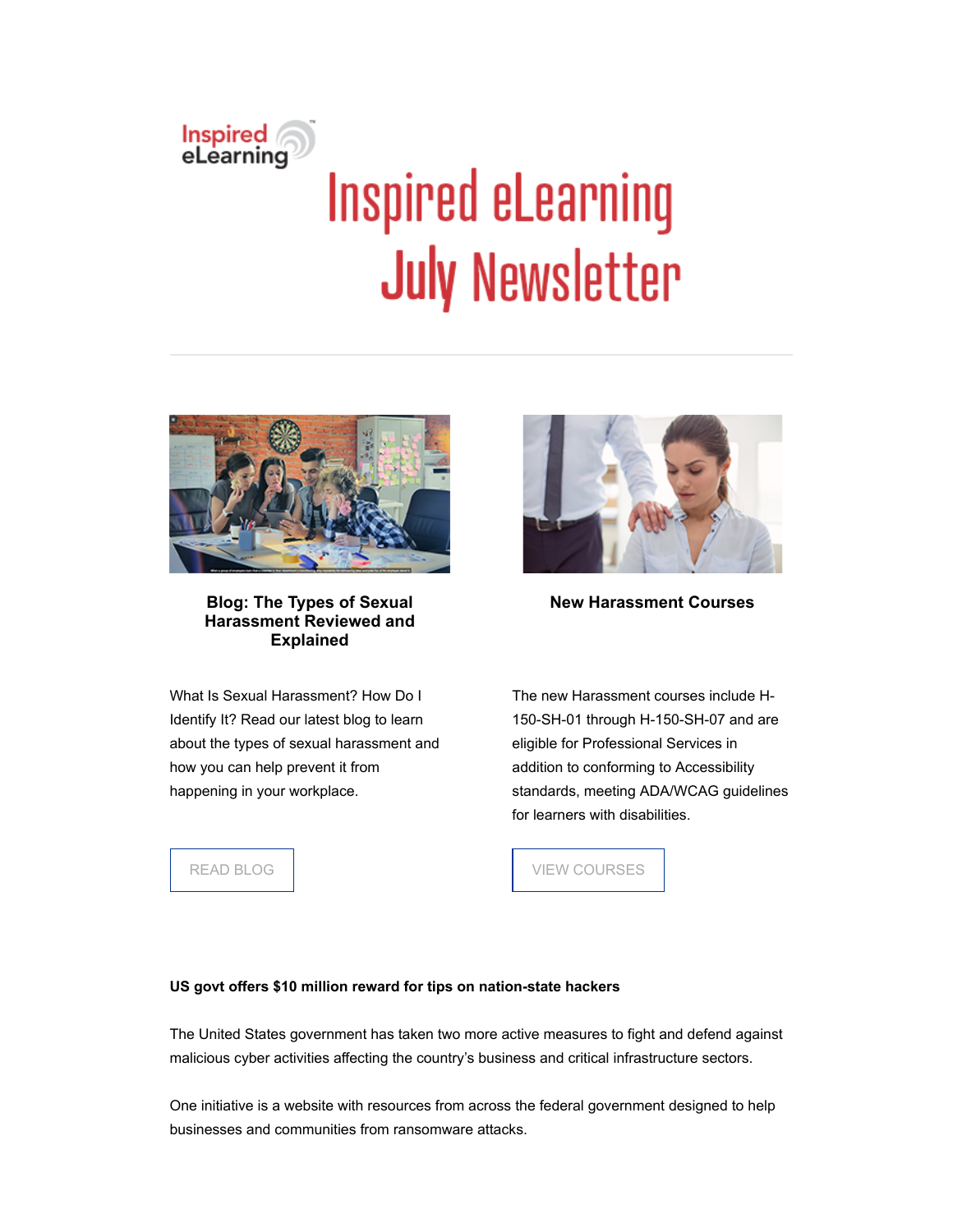The other is offering a reward of up to \$10 million for information on operations conducted by actors working for a foreign government.

# **Tackling the ransomware threat**

Earlier this week, the U.S. Government launched the StopRansomware.gov website specifically to help private and public entities mitigate the ransomware threat.

It is meant as a central platform for information about ransomware gathered from all federal government agencies, which includes the guidance, the latest alerts, updates, and resources.

"StopRansomware.gov includes resources and content from DHS's Cybersecurity and Infrastructure Security Agency (CISA) and the U.S. Secret Service, the Department of Justice's Federal Bureau of Investigation (FBI), the Department of Commerce's National Institute of Standards and Technology (NIST), and the Departments of the Treasury and Health and Human Services" - U.S. Department of Homeland Security

The ransomware threat has grown to unprecedent levels lately, with attacks on critical infrastructure and businesses that rippled to the regular individual.

Cyberattacks like those on giant JBS Foods, the largest meat producer in the world, on Colonial Pipeline - the main fuel supply line for the U.S. East Coast, or the more recent one on Kaseya, which affected up to 1,500 businesses worldwide, highlighted even more the effort necessary to tackle it.

# **Tracking nation-state hackers**

On Thursday, the U.S. Department of State announced that its Rewards for Justice (RFJ) program now incentivize reports of foreign malicious activity against U.S. critical infrastructure.

The reward is up to \$10 million and it is intended for details that can help identify and locate any person that acts on behalf of a foreign government in malicious cyber operations.

The actions may include extortion as part of a ransomware attack, stealing information from protected systems, "and knowingly causing the transmission of a program, information, code, or command, and as a result of such conduct, intentionally causing damage without authorization to a protected computer."

"Protected computers include not only U.S. government and financial institution computer systems, but also those used in or affecting interstate or foreign commerce or communication" - U.S. Department of State

The payment may be enough to encourage hackers involved in attacks affecting critical infrastructure in the U.S. to turn on each other and get a legal, stress-free payout.

This article was originally posted by Bleeping Computer. Read the full article **[here](https://www.bleepingcomputer.com/news/security/us-govt-offers-10-million-reward-for-tips-on-nation-state-hackers/)**.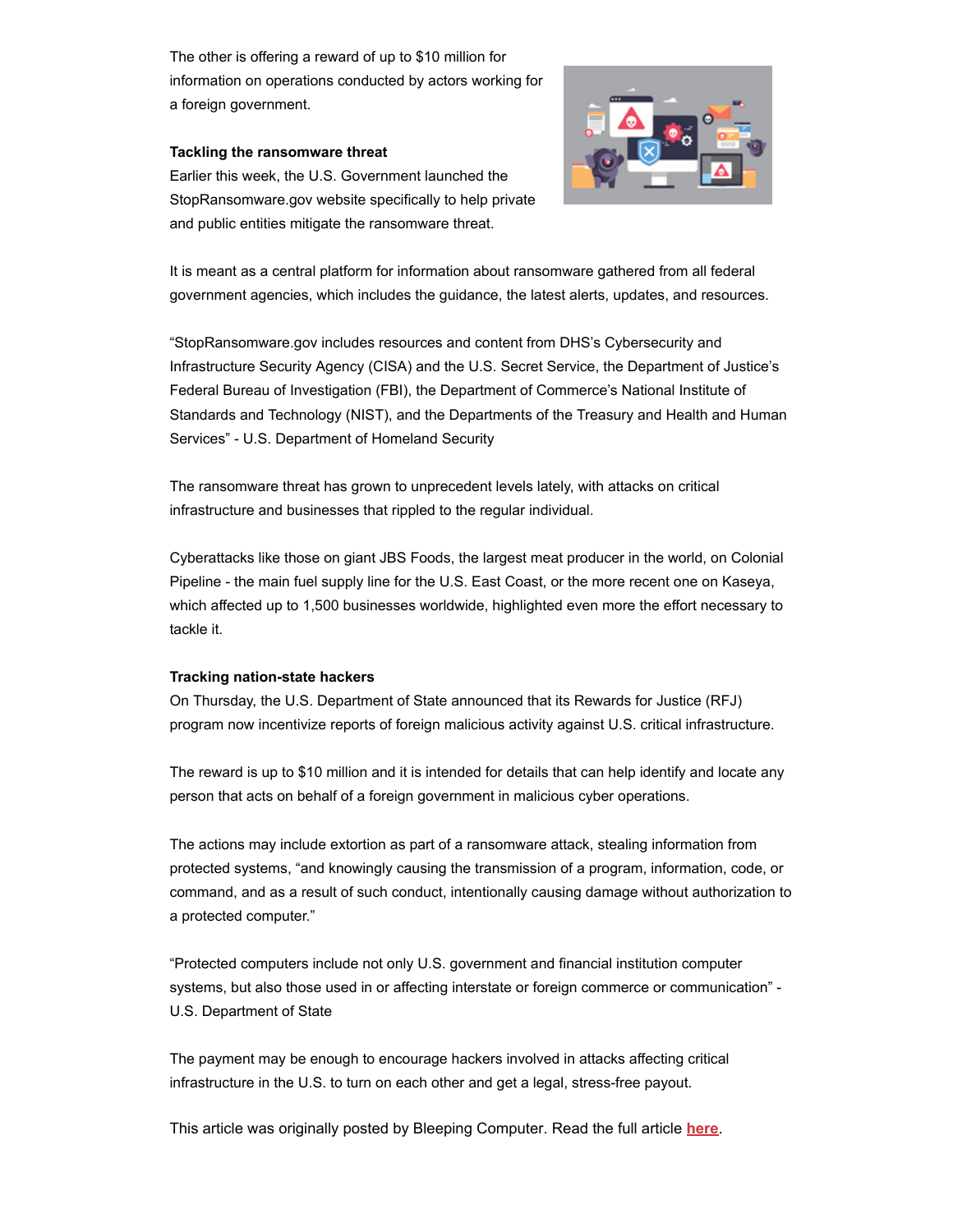# **Business email compromise (BEC) attacks take phishing to the next level**

#### **Business email compromise definition**

Business email compromise (BEC) defines targeted, email-based cyberattacks that seek to trick victims into exposing company information/systems access, handing over money or to perform other acts that negatively impact the business. Better researched and crafted compared to standard, random phishing emails, BEC attacks often have specific targets, personalized, grammatically correct wording, and seemingly genuine but often time-critical instructions that enhance believability for recipients.

"Despite recent headlines being dominated by ransomware, it's important not to forget about the security threat still posed by BEC attacks," Jed Kafetz, head of pen testing at Redscan, tells CSO. "They remain a highly popular vector used by cybercriminals and are increasingly challenging to detect."



#### **Business email compromise statistics**

According to the FBI's 2020 Internet Crime Report, 19,369 BEC complaints were made in 2020 resulting in losses of \$1.8 billion. Though this represented a 19% decrease in BEC victims compared to the previous year, the total amount lost increased 5% year-over-year and the average loss per victim increased 29% year-over-year.

#### **What is the primary goal of business email compromise?**

As with all phishing attacks, the aim of BEC is to deceive people into thinking they have received a legitimate business-related email and convince them into doing something they believe is good or necessary for the company.

# **How business email compromise works**

When BEC first rose to prominence a few years ago, the 'gold standard' attack method focused on spoofing the email address of a C-level executive (often the CEO) and sending an urgent payment request to somebody the finance department for the wiring of funds to a trusted "supplier's" bank account. Though this would represent an unusual payment process outside of standard procedures, the combination of the seemingly genuine email address, personalized wording (e.g., first name) and a quick note along the lines of "whilst not our usual practice, due to an unforeseen error, this payment fell through the cracks and needs paying right away" would, rather easily, create a scenario convincing enough to be processed. Of course, the account belongs to the fraudster, and by spending the time to research the C-level exec, their finance colleague and even the supplier, the attacker could potentially net a hefty sum of money. Once the payment goes through, the money is then notoriously difficult to track and recover, and normally ends up in the fraudster's pocket. Over time, BEC attacks have developed in line with trends to become more diverse and smarter as attackers have continued to go after and exploit specific business-related targets for malicious gain.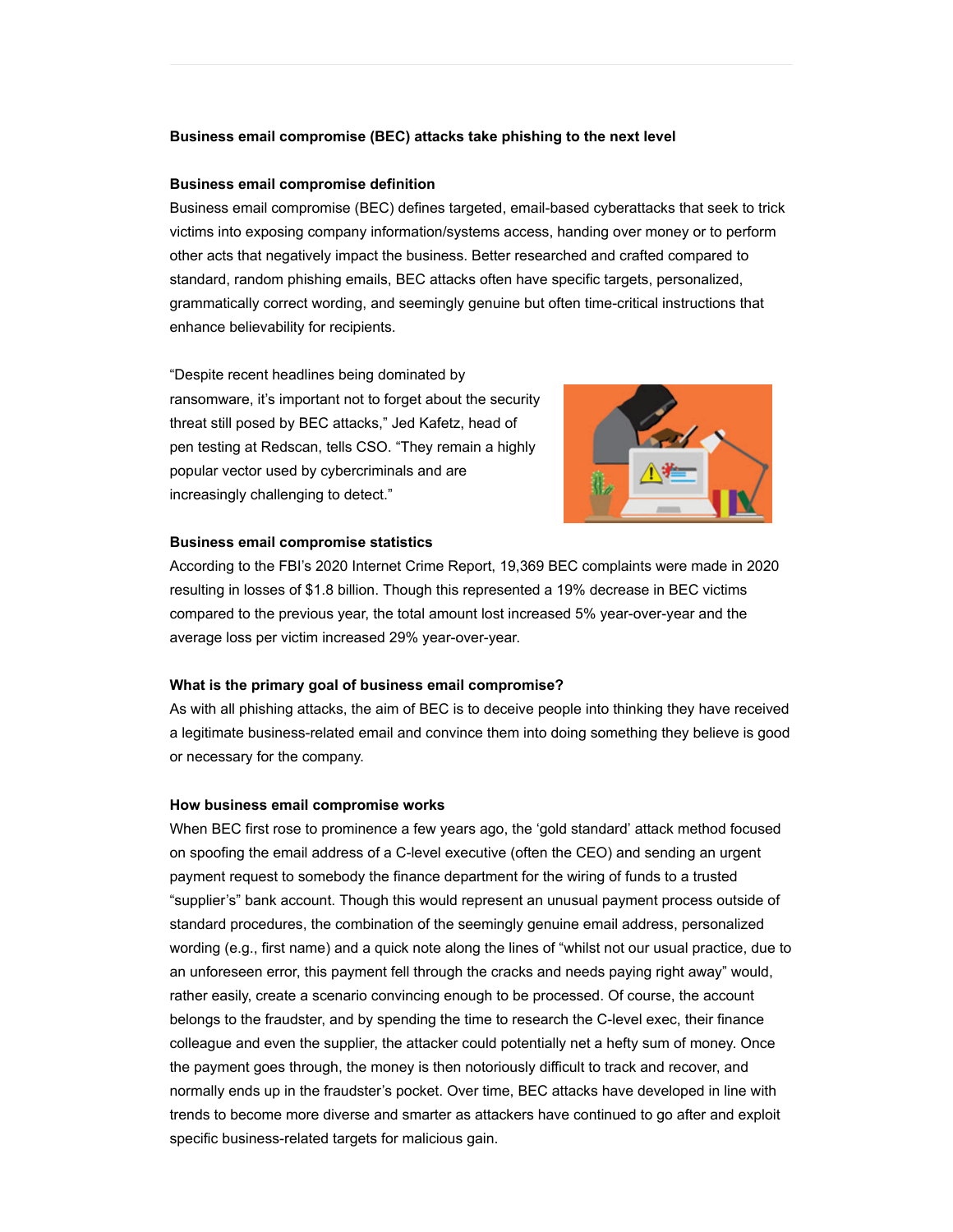#### **How business email compromise is evolving**

"Employees working in finance departments still tend to be at the greatest risk of being targeted by BEC attacks, but attacks against IT, HR and sales teams are also increasingly common," says Kafetz. He notes that BEC attacks now often leverage cloud-based infrastructure and services to host landing pages designed to lure targets into disclosing password credentials. "Attackers know that trusted services such as Sharepoint can prove troublesome to block, so they focus on ensuring emails and accompanying payloads are able to evade firewall policies," he says. "Once they've been successful in compromising mailboxes, attackers act slowly and methodically to avoid arousing suspicion. To eavesdrop on their targets, they will often create email rules which automatically send copies of communications to a third-party inbox – information that is used to inspire fraudulent requests."

There has been notable advancement in how fraudsters go about collecting and using information in BEC attacks, Jack Chapman, vice president of threat intelligence at Egress, says. "Open-source intelligence is a gold mine for attackers looking to craft highly sophisticated BEC email campaigns. There's been a vast increase in the information that is available about individuals and organizations online, and attackers can easily gain access to this through social media platforms and company websites."

What makes this trend even more concerning is how attackers are now combining this information with advanced automation tools, Chapman adds. "This powerful combination enables hackers to create automated email campaigns that utilize personal information and social engineering tactics to create devastating and highly sophisticated attacks on organizations and the individuals in them."

The COVID-19 pandemic and resulting shift to remote working has had notable impact on current BEC attack trends too, adds Brian Honan, founder of BH Consulting. "With lots of people working remotely, criminals are using personal email services to impersonate staff so that requests to payroll or accounts payable to change bank account details for salary or expense payments may not look suspicious," he says. "They are also using this method to try to impersonate small businesses that supply larger organizations. We have seen criminals use the pretext that the small company's email server can't be accessed remotely so they are using personal email addresses instead."

In fact, some criminals have become so intuitive to steal a quick buck that they are spoofing emails to ask unsuspecting colleagues to purchase gift cards and to send them the details to pass on to staff or clients as rewards or signs of thanks, which can't be passed on in person due to social distancing, Honan says. "They ask for physical cards to be purchased rather than virtual ones, as the virtual ones can be cancelled quicker. The victim is asked to send pictures of the front and back of the card with the CVV number exposed so the criminal can use them themselves."

#### **The impact of business email compromise**

There is no upper limit to how much havoc a BEC attack can cause for an organization. However, its purpose may not be limited to merely stealing funds, warns Jason Soroko, CTO at Sectigo. "On occasion, criminals might deploy sophisticated BEC attacks to gain access to competitive secrets, which they then sell to the highest bidder. Even worse, they could be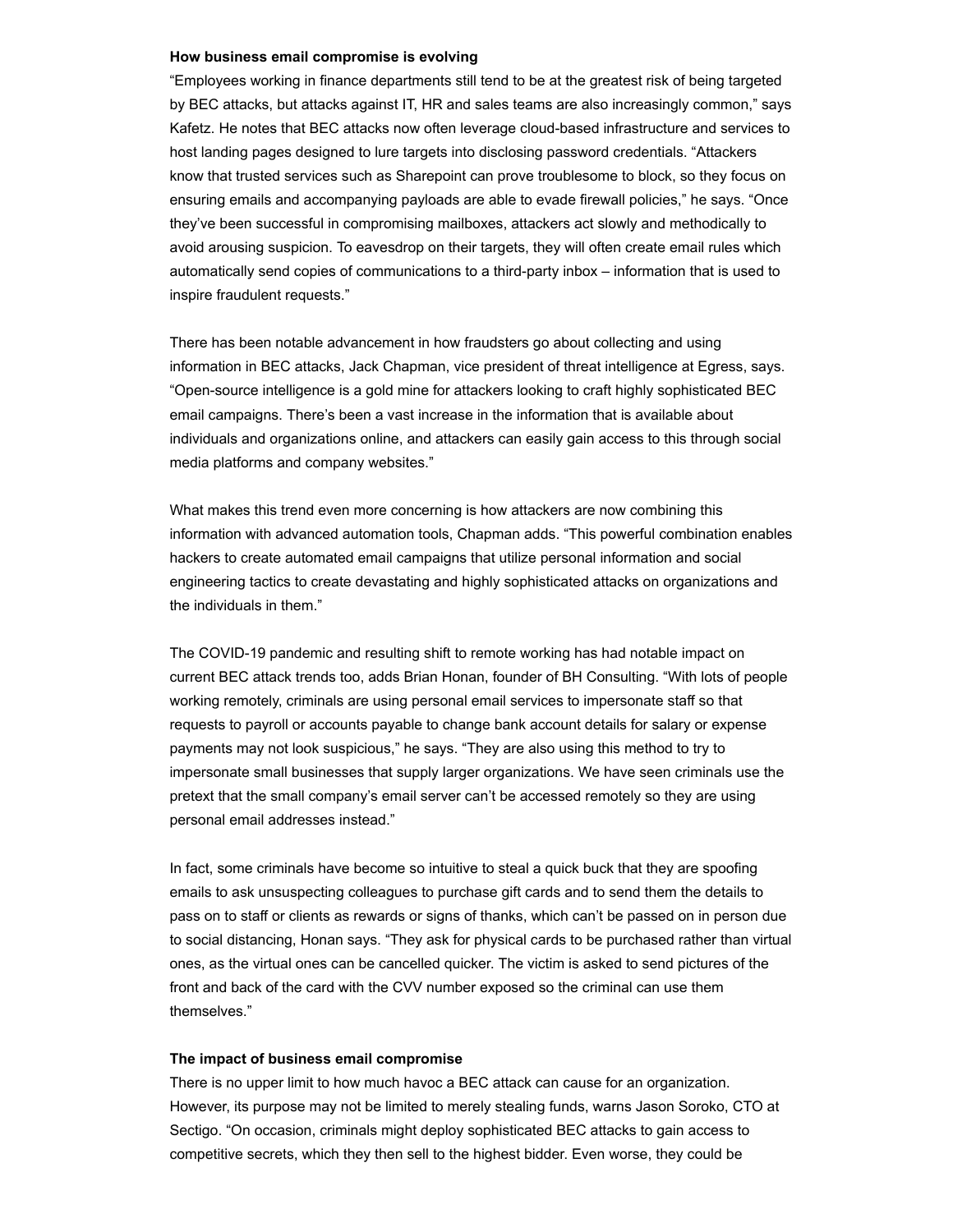deploying BEC tactics to gain entry into the system and plant malware, which might bring the entire system down, costing the company severe losses both financially and in terms of customer confidence and even compliance impact," he says.

# **Business email compromise prevention**

The financial and reputational damage that BEC attacks have the potential to inflict should serve as clear incentives for organizations to have effective preventative and mitigation strategies in place. For Chapman, this requires a two-pronged approach that combines advanced technology with employee education.

"Many organizations still rely on legacy technology such as secure email gateways or newer tools that rely solely on social graphing technology, both of which are inadequate in the face of highly sophisticated campaigns," says Chapman. "Instead, organizations need human layer security solutions that are built on zero-trust models and use linguistic analysis, as well as machine learning and social graphing, to prevent the most advanced attacks." He also recommends educating employees on the dangers of sharing data freely online, how to spot BEC attacks, and the latest tactics attackers are using.

Kafetz advocates the use of multi-factor authentication (MFA), especially across the types of key accounts BEC attackers tend to target. "MFA is relatively straightforward to implement and is an important control if user passwords are stolen," he says. "Also, while it may sound antiquated, having manual processes in place to verify payment requests is another important safeguard that few companies enforce consistently. Since it's not always immediately obvious to the recipient that a BEC communication is malicious, calling someone to confirm a payment or change in bank account details will immediately help to identify and shut down any attempted scam."

Email signing is another technique that can prove effective against BEC attacks, says Soroko, because it clearly shows where the email actually came from and ensures that the content of the email hasn't changed. "The technology behind email signing has come a long way in a short time and you need to learn how you can now utilize it in ways you couldn't in the past," he says, adding that training, while necessary, isn't enough by itself. "That's one of the reasons why a layer of security such as email signing is important, because it can be included in the training and become part of promoting safe behaviors.

For more details, read the full article **[here](https://www.csoonline.com/article/3624674/business-email-compromise-bec-attacks-take-phishing-to-the-next-level.html#jump)**.

# **What's Next Step for REvil Ransomware Victims?**

Some ransomware gangs that have shut down operations have offered decryption keys to their victims. But when the REvil, aka Sodinokibi, ransomware gang disappeared online on Tuesday, no such offer was made. In fact, it's not clear whether REvil shut down on its own or was forced down by government action.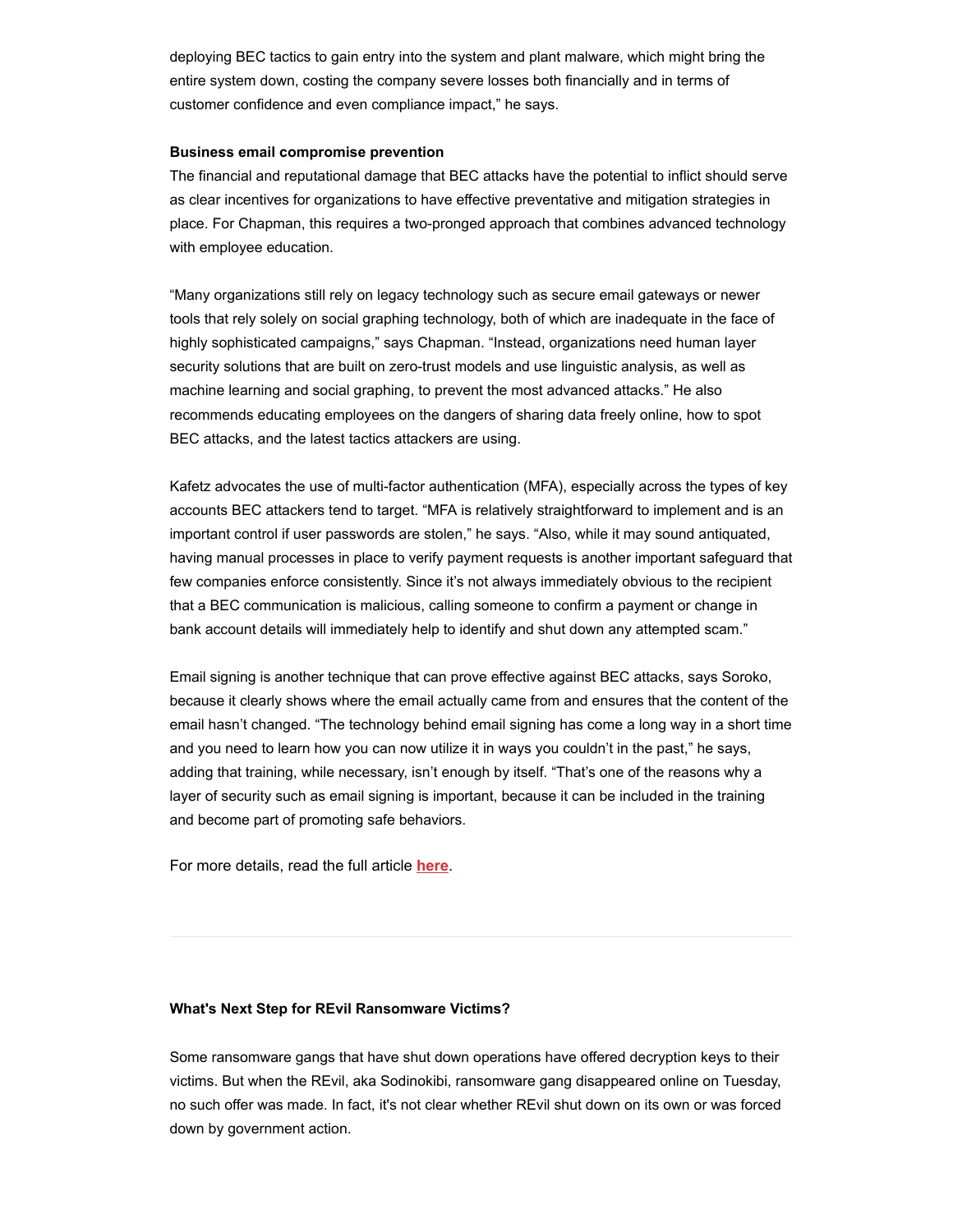Now, victims that lack adequate data backups are in a precarious situation.

"Unless REvil chooses to release their master keys or the keys were seized by law enforcement, it's quite likely that some victims will permanently lose access to their data," says Brett Callow, a threat analyst with the security firm Emsisoft. "Unless they had working backups, the victims have no way of recovering."



That's why many experts are advising victims who cannot rely on backups to save encrypted data in case a decryptor becomes available at some point.

REvil went offline at about 1 a.m. EDT on Tuesday, leaving security experts wondering why. Possible causes are law enforcement action, an internal struggle within the gang or a technical issue.

Tom Robinson, CEO of the blockchain analysis firm Elliptic, notes there has been no activity on any of REvil's known bitcoin wallets since Tuesday, indicating that victims likely cannot pay a ransom to receive a decryptor key.

REvil, which appears to be based in or near Russia, has been tied to several recent high-profile ransomware attacks, including the July 2 attack against software firm Kaseya, which targeted its on-premises Virtual System Administrator, leading to ransomware attacks on about 60 of its managed service provider customers and up to 1,500 of their clients. It was also tied to the June attack against the meat processing company JBS.

# **Waiting for a Key**

"It can be very frustrating if you are a victim of a [REvil] attack and are now left with no options to recover encrypted data," says ransomware incident response firm Coveware. "Hopefully, the REvil group releases a master key if they truly are retired, or a law enforcement agency is able to recover a master key in the future so that victims can recover their data."

One security professional, Kevin Beaumont, head of the security operations center for Arcadia Group, reached out on Twitter and asked for REvil or one of its affiliates to forward encryption keys to him so he could pass them on to the victims.

The exact number of victims of REvil's supply chain attack on Kaseya remains unknown. But the MSP JustTech , which is a Kaseya customer, says it, and in turn, hundreds of its customers, were affected. Municipalities, companies and schools from around the world have also reported being attacked by REvil through Kaseya.

# **Recovery Options**

For companies whose systems are infected by REvil ransomware, containing the malware is the first step, says Mark Lance, senior director of cyber defense at the incident response and cybersecurity firm GuidePoint Security.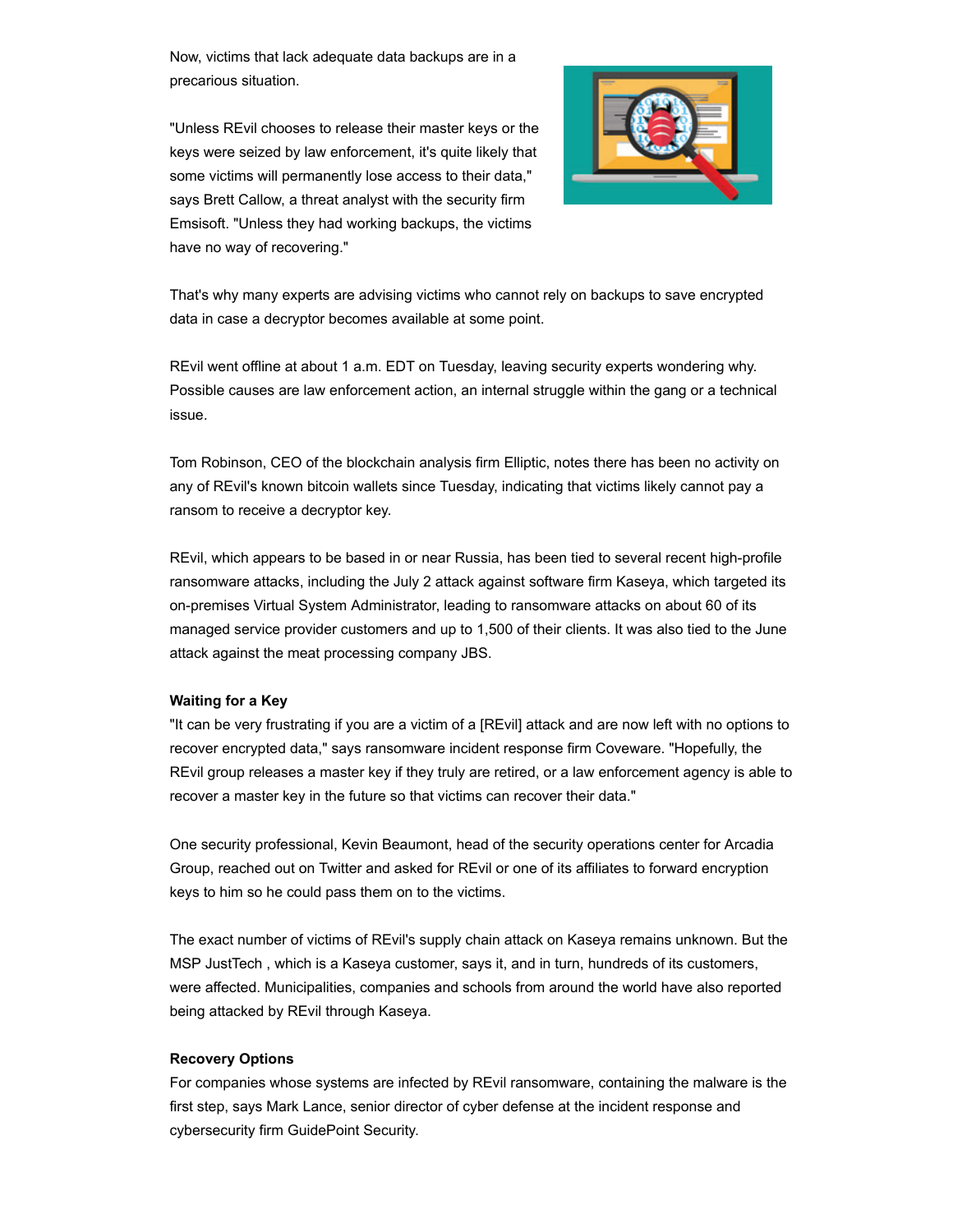"You have to get it to a state where you can start getting your systems back up operationally whether that's recovering from backups, restoring from an older version or snapshot of the system or rebuilding a system. You have to make sure that it's being done in a manner that's segmented and that has an EDR solution on it," Lance says.

Victims without backups should still save their encrypted data just in case a decryption key is eventually released, says Devon Ackerman, managing director and head of incident response for North America for the incident response firm Kroll.

"We'd recommend companies make backups of critical systems in total, even full VMs, in their encrypted format, following adequate forensics process to avoid further corruption," Ackerman says. "Keep the backups safe until such time that a public decryptor may be developed or the threat actor resurfaces. Without a decryptor, the organization is forced to essentially start rebuilding their systems from their last safe backup or from scratch, if no backups are available."

# **Backups Save the Day**

For Kaseya customer JustTech, backups proved to be extremely valuable after a July 2 REvil ransomware attack.

Joshua Justice, founder, owner and president of JustTech, tells Information Security Media Group that several hundred of its 3,000-plus clients were affected by the attack, but almost all of them are now operating normally.

"We have encrypted backups of our clients' data and have almost finished restoring this data," Justice says. "We wiped the workstations, deleted the encrypted files and restored the backups."

Justice offered a timeline on the REvil attack and JustTech's response.

The company believes the attack began at 12:31 p.m. EDT on July 2. Once the breach was discovered, the company disabled and shut down the affected servers within eight minutes and then told its customers to shut down all servers, laptops and desktops.

On July 4 and July 5, JustTech sent affected clients a list of all computers and laptops that it believed were infected. Then, the full recovery effort began, and that effort is now nearly complete.

# **Closing Shop**

Those involved in the REvil gang have a track record of abandoning their victims.

REvil's previous incarnation as the ransomware gang GandCrab announced in May 2019 that it would be shutting down in 20 days, the security firm CrowdStrike notes.

The gang made it known that any victim who did not pay up would lose their data forever, although some decryptors for earlier versions of GandCrab ransomware had been released by police, Europol says.

Another ransomware gang, DarkSide, recently announced it was shutting down its ransomware-